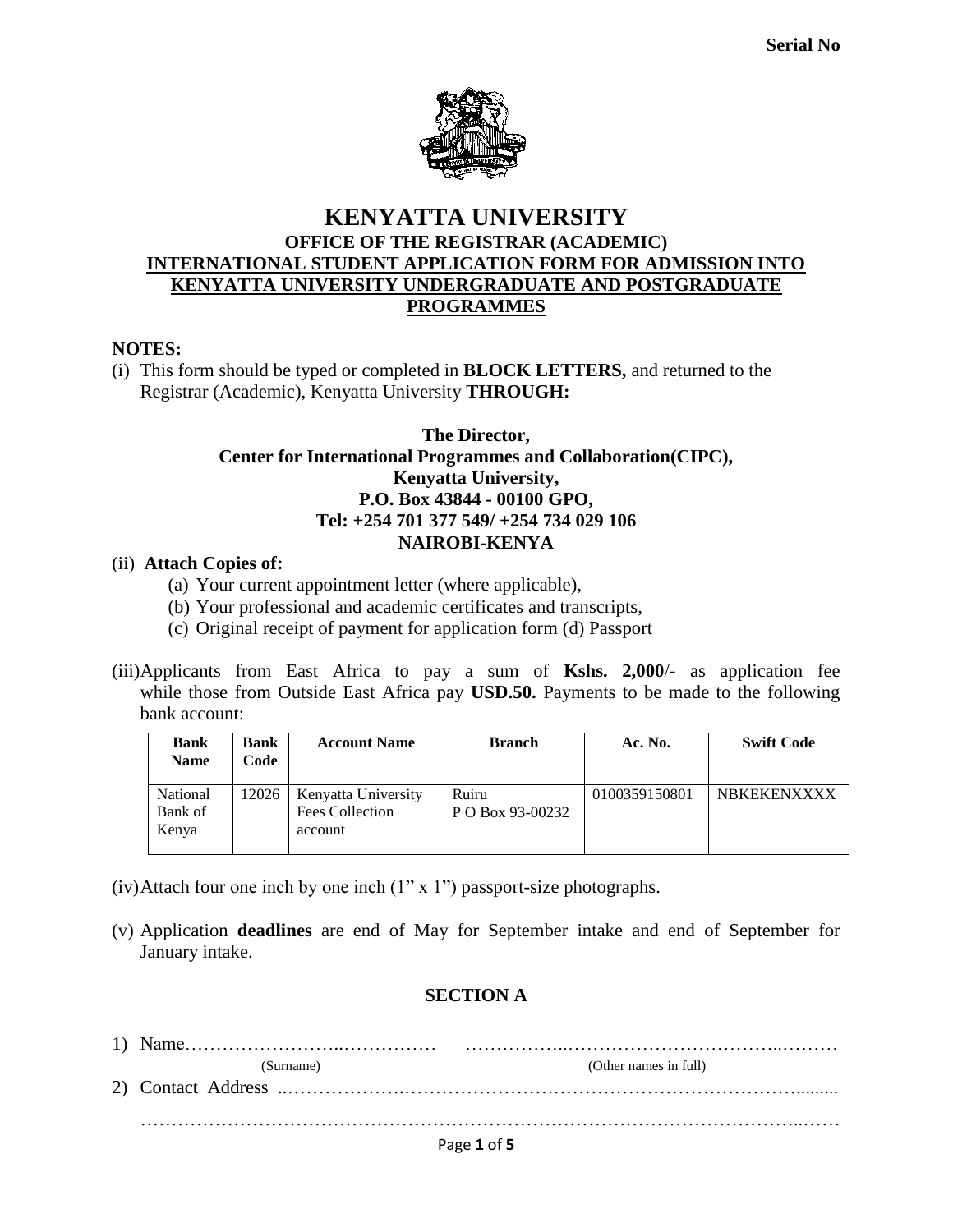| 4) Date of Birth:                                      |                  |                                                                                |  |
|--------------------------------------------------------|------------------|--------------------------------------------------------------------------------|--|
|                                                        |                  |                                                                                |  |
|                                                        |                  |                                                                                |  |
|                                                        |                  |                                                                                |  |
|                                                        |                  |                                                                                |  |
|                                                        | <b>SECTION B</b> |                                                                                |  |
|                                                        |                  |                                                                                |  |
| 8) (a) Name of Degree/Diploma/Certificate applied for: |                  |                                                                                |  |
| (b) Mode of study (Tick as appropriate)                |                  |                                                                                |  |
| i.                                                     |                  | <b>Full Time:</b> Preferred Campus (To be ticked by Full time applicants only) |  |
| Main Campus                                            |                  | Nyeri Campus                                                                   |  |
| Parklands                                              |                  |                                                                                |  |
|                                                        |                  | City Campus                                                                    |  |
| Ruiru Campus                                           |                  | Nakuru Campus                                                                  |  |
| Kitui Campus                                           |                  | Mombasa Campus                                                                 |  |
| Kericho Centre                                         |                  | Others (specify)                                                               |  |
| ii. Evening and Weekends/ Part Time                    |                  |                                                                                |  |
| Parklands                                              |                  | Nakuru Campus                                                                  |  |
| <b>City Campus</b>                                     | Page 2 of 5      | Others (Specify)                                                               |  |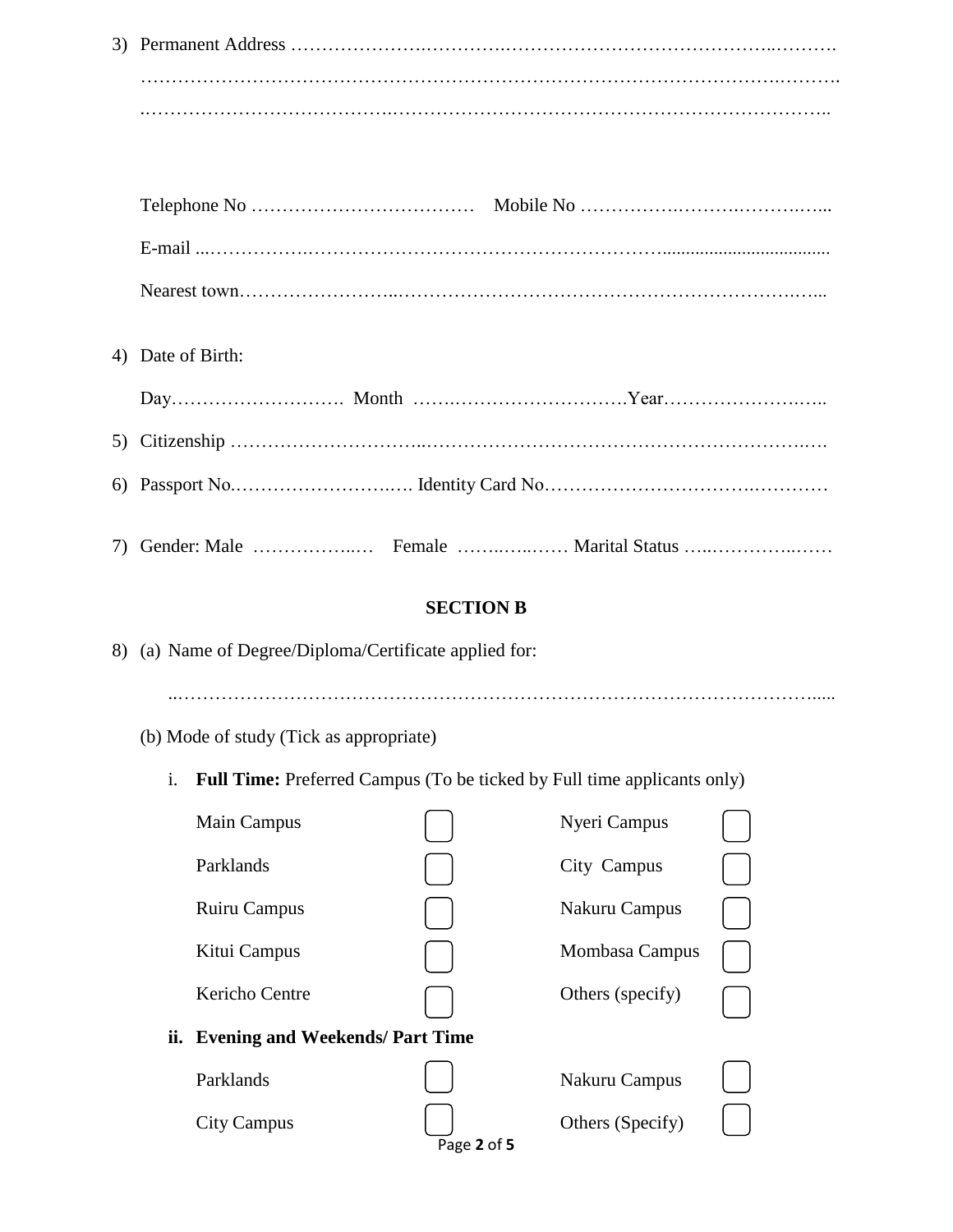## iii. **Institution Based:** (To be ticked by Institution based applicants only)

| Main Campus (K.U.) | Mombasa Campus   |  |
|--------------------|------------------|--|
| Kericho Centre     | Others (Specify) |  |
| Nakuru Campus      |                  |  |

# iv. **Open Learning (ODeL):** Preferred Centre (To be ticked by IOL applicants only)

| Nairobi                          | Embu    |                |  |
|----------------------------------|---------|----------------|--|
| Nakuru                           | Nyeri   |                |  |
| Kisumu                           | Mombasa |                |  |
| Kakamega                         | Garissa |                |  |
| Others (Specify)                 |         |                |  |
| <b>English Proficiency</b><br>9. |         |                |  |
| Are you proficient in English?   | Yes     | N <sub>o</sub> |  |
| If yes, please provide evidence  |         |                |  |

Do you need help to improve your English Proficiency? Yes  $\Box$  No  $\Box$ 

# 10. Institution attended and Qualifications obtained.

| <b>QUALIFICATIONS</b> | SCHOOL/COLLEGE/UNIVERSITY<br><b>ATTENDED</b> | <b>YEAR OF</b><br><b>COMPLETION</b> | <b>GRADES</b><br><b>OBTAINED</b> |  |  |  |  |
|-----------------------|----------------------------------------------|-------------------------------------|----------------------------------|--|--|--|--|
|                       | (i) Academic                                 |                                     |                                  |  |  |  |  |
|                       |                                              |                                     |                                  |  |  |  |  |
|                       |                                              |                                     |                                  |  |  |  |  |
|                       |                                              |                                     |                                  |  |  |  |  |
|                       |                                              |                                     |                                  |  |  |  |  |
| (ii) Professional     |                                              |                                     |                                  |  |  |  |  |
|                       |                                              |                                     |                                  |  |  |  |  |
|                       |                                              |                                     |                                  |  |  |  |  |
|                       |                                              |                                     |                                  |  |  |  |  |
|                       |                                              |                                     |                                  |  |  |  |  |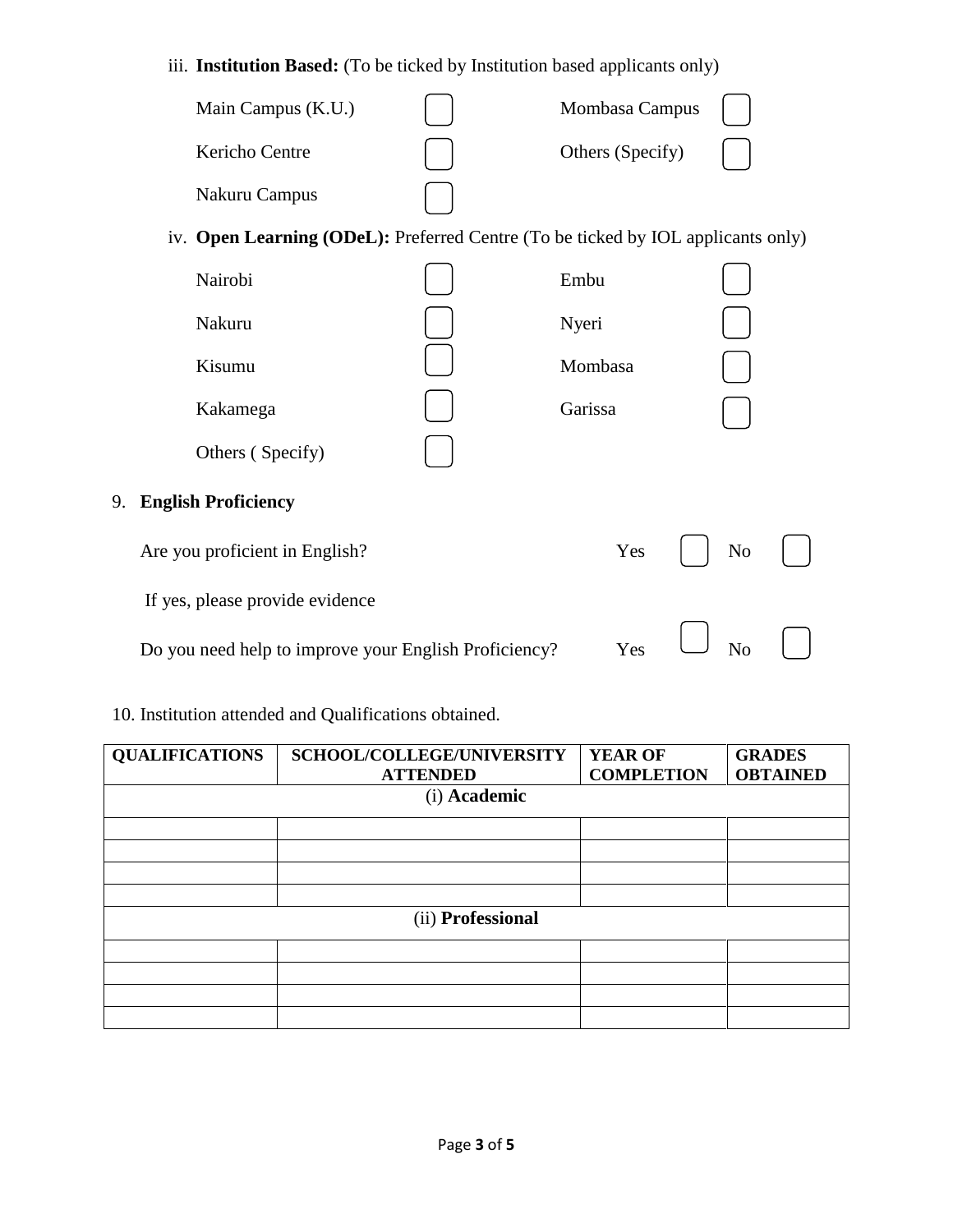## 10. Work/Research experience (where applicable)

| <b>OCCUPATION</b> | <b>EMPLOYER</b> | <b>WORK</b><br><b>STATION</b> | <b>DURATION</b> |
|-------------------|-----------------|-------------------------------|-----------------|
|                   |                 |                               |                 |
|                   |                 |                               |                 |
|                   |                 |                               |                 |
|                   |                 |                               |                 |

### **SECTION C**

### **DECLARATION BY APPLICANT**

I hereby declare that to the best of my knowledge, the information I have given is correct.

Signature ……………………….…………………Date ….…………….……………………….

## **SECTION D**

| For Official Use Only: |                        |  |
|------------------------|------------------------|--|
|                        |                        |  |
|                        |                        |  |
|                        |                        |  |
| Approved               |                        |  |
| Not Approved           |                        |  |
| Deferred               |                        |  |
| Reasons:               | Incomplete Information |  |
|                        |                        |  |
|                        |                        |  |